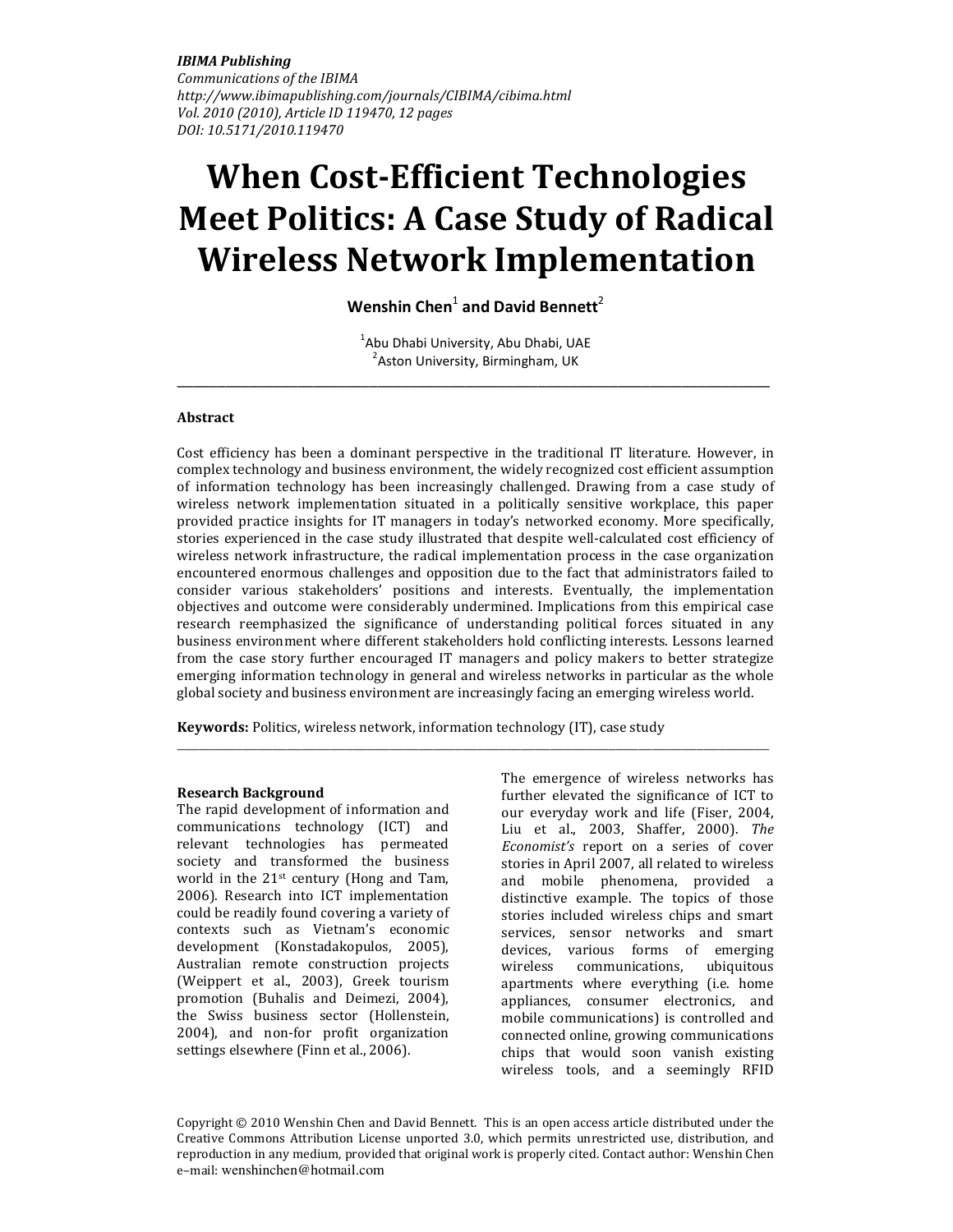(Radio Frequency Identification) tag injected into a club patron's arms for entry and purchasing records (Anonymous, 2007b). A variety of issues were also mentioned including wireless energy and invisible security and privacy issues (Anonymous, 2007a).

Similarly, the research community has also paid increasing attention to wireless networks and relevant technologies (Scornavacca et al., 2006). Topics investigated included the capabilities and applications of mobile technology (Casademont et al., 2004, Giaglis et al., 2004) or individual usage and adoption behavior (Campbell and Russo, 2003, Meso et al., 2005, Monk et al., 2004, Puuronen and Savolainen, 1997) such as consumer intentions in mobile commerce contexts (Zhang et al., 2006, Wang et al., 2006). However, these studies tended to simply evaluate technology impact on or relationship with various research contexts and, as expected, positive suggestions were predominantly made. Little attention is paid to social and political issues that might profoundly affect the effects of ICT in general and the deployment of wireless networks in particular.

Based on an in-depth case study, the purposes of this research are thus to draw attention to the significance of commonly overlooked social and political factors in the ICT research area and in turn to help IT managers to overcome those factors so that smoother ICT implementation and wireless network deployment process can be achieved. More specifically, we inquire,<br>"How does wireless network does wireless network implementation change an organization's business practice?" and "How the costefficiency of wireless networks is reshaped by the social context in which they are implemented?" The implications and conclusion of this study contribute to the existing understanding of ICT literature in the following ways. First, it expands our understanding of politics theory (Markus, 1983) to ICT management and wireless network implementation and thus calls for a more politically sensitive IT practice that is not commonly seen in the ICT or wireless network literature. Second, it provides

specific suggestions as to how to manage contextual factors that might undermine the effects of cost-efficient technology. These contributions are significant to the ICT and wireless network research<br>community because they provide community because they alternative perspectives that are often overlooked in the main stream research areas (Smithson and Hirschheim, 1998).

# IT Politics

Although Markus's classic study (1983) provided invaluable insights of politics in IT implementation, the mainstream research endeavor still predominantly focuses on cost-efficient assumption of information technology such as IT investment (Dehning et al., 2003), productivity (Thatcher and Oliver, 2001), business profitability (Hitt and Brynjolfsson, 1996), and consumer value (Mukhopadhyay et al., 1995). While there is no doubt that these research studies exert profound influence on ICT research and business practice, they tend to overlook or simplify some underlying issues that could significantly alter the implementation results (Markus, 1981, Myers, 1994). For instance, IT users might resist emerging systems for their selfinterests and/or for inadequate technical deign; the interaction between systems users and the context in which the systems put into practice might be more influential than other factors involved (Markus, 1983). For poorly designed technology or inadequately customized systems that are not tailored to the users' needs, it is more understandable if the systems fail to achieve its intended results. For emerging technology or systems that could enhance users' productivity and efficiency, their implementation success or failure is often determined not by technical design but by social and organizational issues (Myers, 1994). In the contemporary ICT environment, popular technology such as wireless networks and enterprise-wide information systems such as ERP (Enterprise Resource Planning) might require multi-years of implementation process and/or multi-million dollars of investment (Gargeya and Brady, 2005). Any unintended consequences, particularly negative ones, derived from systems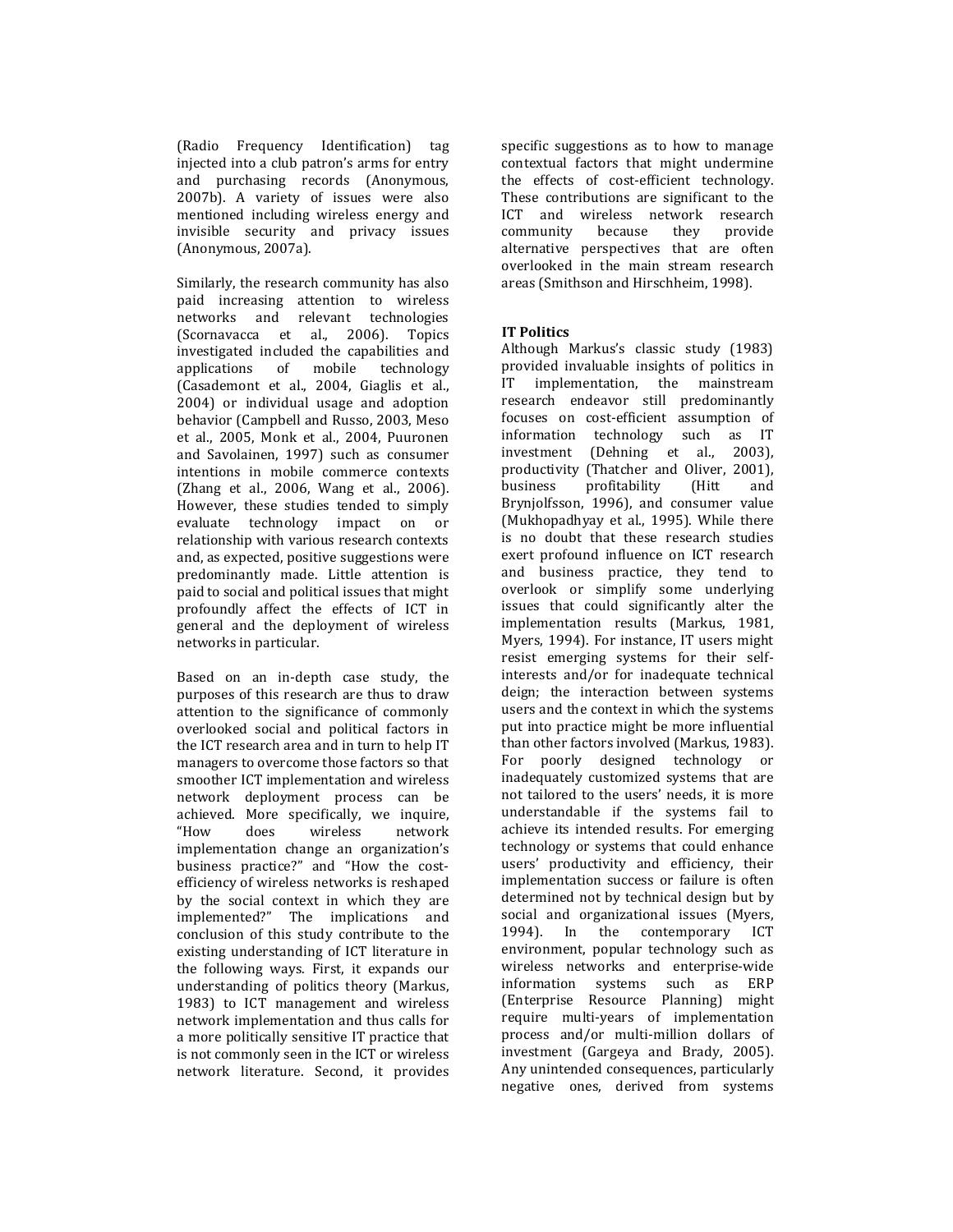implementation might be too complicated or costly to be overlooked.

Moreover, the cost-efficient assumption of IT literature often views IT impacts as merely the installation of a new technology. It neglects the fact that to fully understand the experiences and results of IT implementation, its social context, stakeholders, and organizational reactions that follow should be taken into serious consideration (Orlikowski, 1993). As Orlikowski [30] clearly points out, the changes that follow the implementation of new information systems could have a long-lasting impact, some incremental and some radical; each of which could significantly influence an organization's business practice over time. For organizational units that refuse to accept emerging changes associated with new technologies implemented, the potential of new systems would never be fully realized and the results of a cost-efficient system would thus be compromised. In the end, even with the same technology, different organizational structures, social contexts, and stakeholders involved could lead to contrasting implementation results.

In line with this view, a recent review of IT implementation literature by several senior IS researchers further suggests that three emerging factors have dramatically changed implementation practice and subsequently challenged the IT implementation research. These factors included (1) the substantial increase of IT investment on enterprise systems such as ERP (Enterprise Resource Planning), SCM (Supply Chain Management), and CRM (Customer Relationship Management), (2) the increasing demand in today's highly competitive market that required rapid development and implementation of IT, and (3) the emergence of multi-firm networks and virtual community platform (Lucas et al., 2007). These significant changes led them to conclude, "Looking ahead, we see the necessity for more fully accounting for technological, institutional, and historical contexts, leading us to suggest that our research should be more oriented toward telling rich and complete

stories of innovation with information technology" (31, p. 208).

In the particular domain of wireless networks chosen for our investigation, rich and complete stories would then need to incorporate alternative perspectives such as politics (Markus, 1983) and social context (Orlikowski, 1993). These alternative perspectives, as reviewed above, are particularly significant in the research investigation here because as widely recognized wireless networks have evolved rapidly and thus created many uncertain issues such as standards (Tan, 2002), security (Ghosh and Swaminatha, 2001), applications (Tarasewich, 2003), interface design (Lee and Benbasat, 2003), among others (Jarvenpaa and Lang, 2005, Palen, 2002). As these issues intermingle with social context and organizational structure, more complicated outcomes of wireless network implementation would thus be expected.

# Research Methodology

To dismantle those complicated issues associated with wireless network implementation, we believe a case study research methodology is most appropriate. As widely recognized, case study research methodology has been the most commonly adopted qualitative methodology in the IT research community (Orlikowski and Baroudi, 1991, Chen and Hirschheim, 2004). It is particularly useful for research inquiry that seeks in-depth analysis of research context that resembles our research purpose (Yin, 1994). Despite no definite rule, conventional wisdom seemingly tended to disfavor single case study (Eisenhardt, 1989). On the contrary, some argue that one deep case study with good story telling might generate better theories than a number of surface case studies (Dyer and Wilkins, 1991). The research investigation that is based on a single case study is in line with such a perspective.

# Study site

The organization under investigation was Alpha Law Center (ALC) at Alpha University (AU)<sup>1</sup> a large public research university in southwestern USA. The

<sup>1</sup> All names are pseudonyms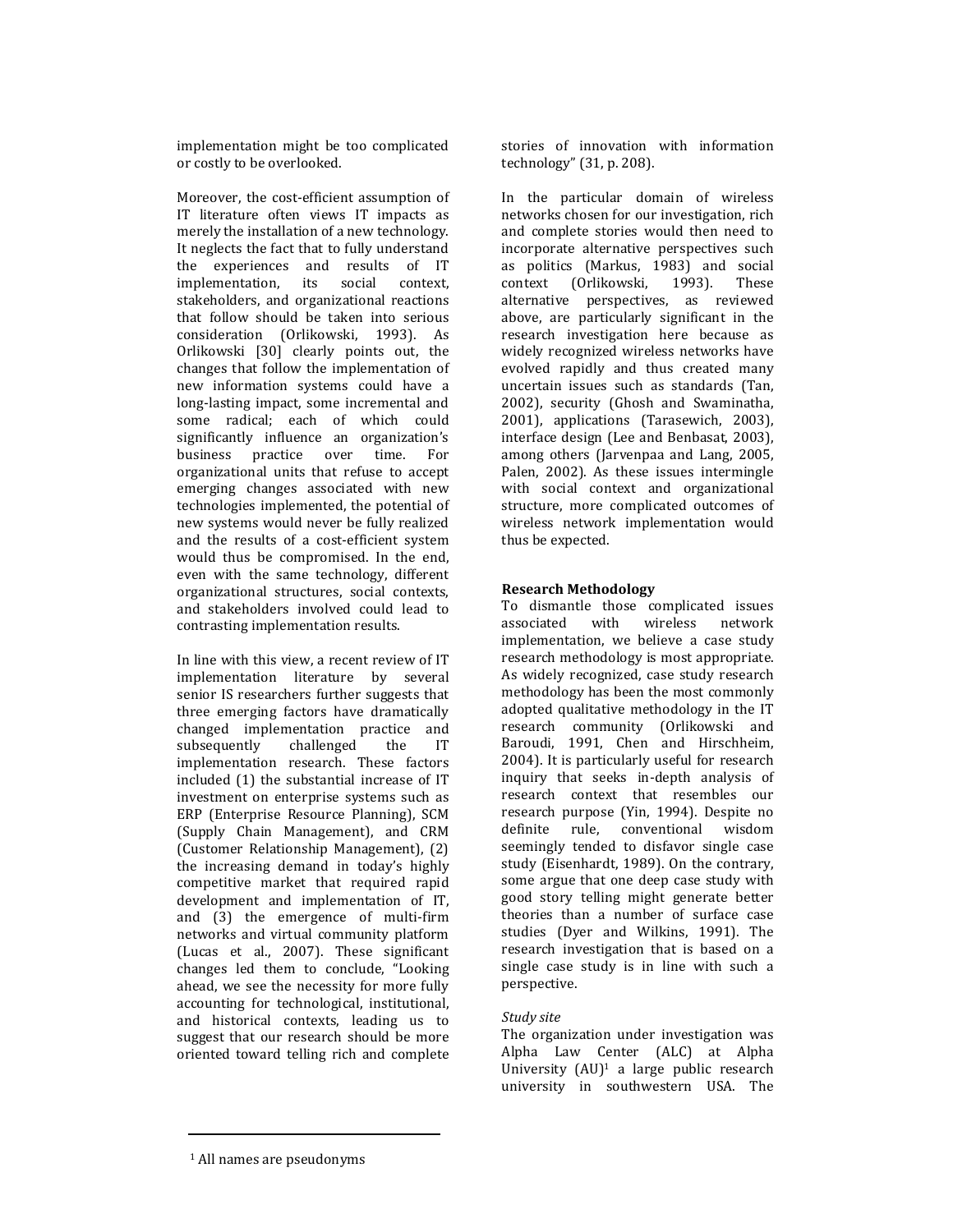University's IT structure is mostly decentralized due to its large physical size and student population. Alpha Law Center's IT services, as in other academic colleges, are largely provided by its own IT department supervised by Assistant Dean, Gordon, and IT director, Roger.

The rationale for choosing ALC at Alpha University as our study site was mostly because it was one of only a few organizations, or even unique, in the metropolitan area to implement wireless networks across its entire campus. Most importantly, a mandatory laptop program which required admitted law students to be equipped with a laptop computer prior to entering the program created unique background that provided an ideal research context for our investigation not just for its wireless network environment but also for the social context (Orlikowski, 1993) and politics issues (Markus, 1983)<br>interplayed between its newly interplayed between its newly implemented IT policy and the existing organizational structure and academic operations.

#### Data collection and analysis

The data collection process primarily took place in two academic semesters. During those periods we normally visited the site two to three times a week during our nonteaching days. Research findings reported here were primarily based on fourteen semi-structured interviews. While there was no definite rule regarding the number of interviews for a case study (Gummesson, 1991), the interviews presented served our research purpose because they included viewpoints of various stakeholders in the organizations that could help us gain a reasonable understanding of an organization's perspective as a whole. All interviews were digitally-recorded and followed the same guidelines. The average recording times of interviews were 54 minutes without students and 41 minutes with students. All interview records were transcribed and the transcription resulted in 106 single-spaced pages of data. Table 1 demonstrates the number of interviewees and their respective positions.

To achieve our research purpose that seeks an in-depth understanding of the process through which wireless networks interact with social and political context, narrative analysis was chosen as our analytical method. Narrative analysis is appropriate here because its rich story telling and indepth description (Bruner, 2002) serves our research purpose well.

| <b>Interviewee Pseudonyms</b> | <b>Interviewee Job Title</b>   |     | Interview Duration (min) Transcript Length (page) |
|-------------------------------|--------------------------------|-----|---------------------------------------------------|
| Gordon                        | Assistant Dean                 | 70  | 10                                                |
| Roger                         | IT director (ALC)              | 62  | 15                                                |
| Cameron                       | Networking Manager (Central IT | 130 | 19                                                |
| Dan                           | <b>CIO/Vice President</b>      | 45  | 10                                                |
| Sean                          | Associate Dean                 | 41  |                                                   |
| Vaughan                       | Associate Dean                 | 31  | 6                                                 |
| Jarek                         | Professor                      | 39  |                                                   |
| Janice                        | Professor                      | 24  |                                                   |
| Glen                          | Professor                      | 41  | 6                                                 |
| Aaron                         | Student                        | 17  | 3                                                 |
| Molly                         | Student                        | 20  |                                                   |
| Michelle                      | Student                        | 27  | h.                                                |
| JG                            | Student                        | 13  | 3                                                 |
| Gabriel                       | Student                        | 16  |                                                   |

Table 1. Interviewee Chart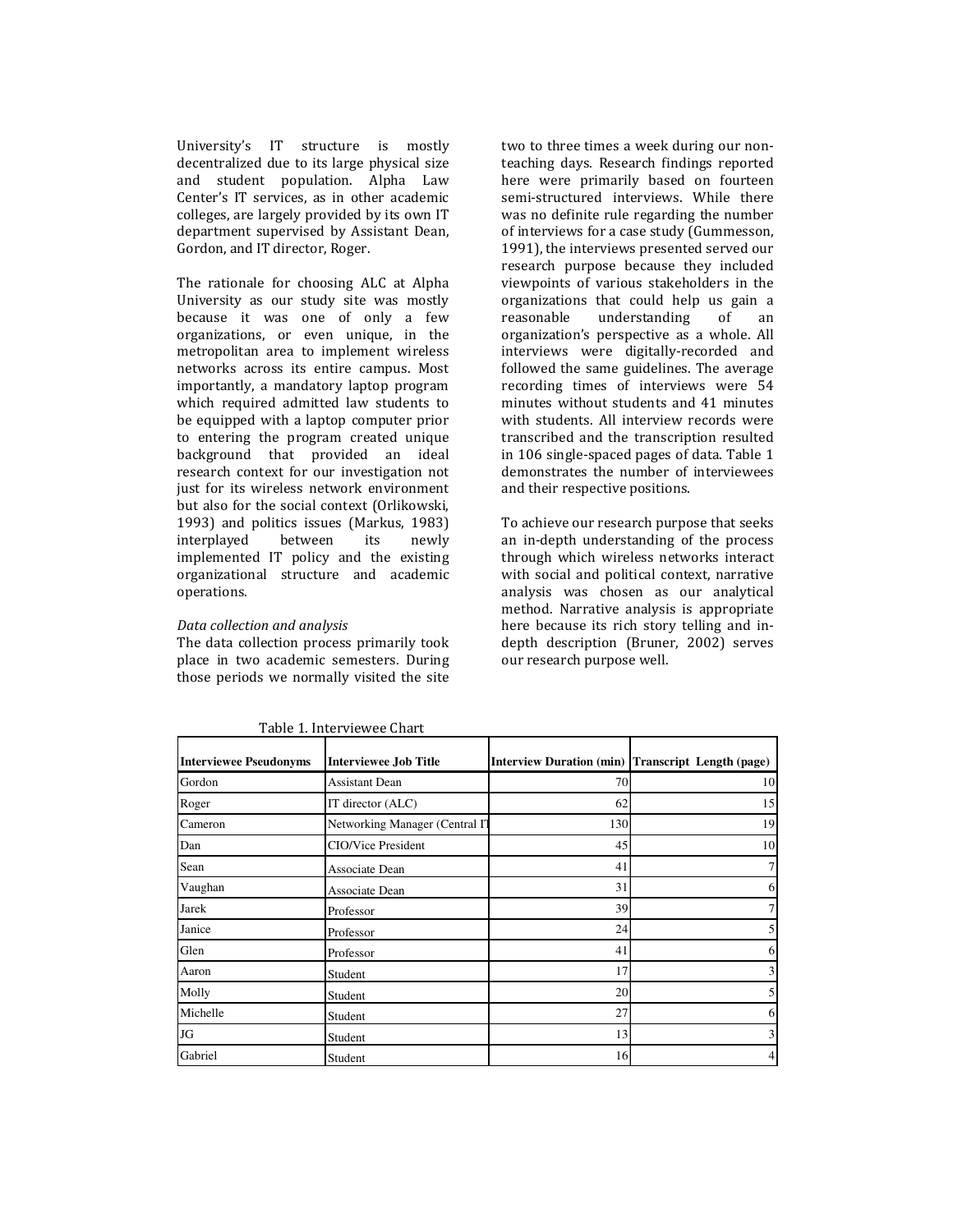#### Case Story of Radical Implementation

The main stakeholders in this study included Assistant Dean, Gordon, who headed the IT department at ALC, current IT director, Roger, various faculty members, administrators, and students. The radical emergence of wireless networks at ALC began when a severe tropical storm swept across the metropolitan area and flooded a considerable section of the law center, in particular the networking facilities and the law library located in the basement. With a large proportion of the library collections unsalvageable and the primary function of networking infrastructure destroyed, the regular academic research and relevant activities could not be performed normally. The law center immediately fell into a dark facility with no electricity. However, the Dean at that time was determined to renovate the facility in time for the students to return in the subsequent semester, which appeared to be almost an impossible mission with urgent time constraint. Consequently, the options presented at the time would be either to rewire the entire facility or to implement wireless networks. Gordon revealed that intuitively it appeared unwise to install two thousand network plugs throughout the facility. Roger, IT director, further suggested that the economic comparison between wired and wireless options quickly led the IT department to choose the wireless alternative.

In addition to the cost-efficient consideration of physical space and wiring costs, a mandatory laptop program was also implemented almost simultaneously. This mandatory laptop program required all freshman students to purchase one particular model of laptop prior to attending the school. On the one hand, it reinforced the notion of wireless campus and equipped students with necessary tool to best utilize wireless networks. On the other hand, the ownership of computing resources had completely shifted from the IT department to the students. The IT department no longer provided computers in the laboratory; neither did they equip networking infrastructure that traditionally existed in any physical facility.

The IT function no longer needed to maintain or manage those computing and technological resources. The cost of technology ownership had been shifted to the students silently. Largely driven by resource allocation, such radical evolution highlighted an emerging era of ICT practice in general and network management in particular at ALC. Unfortunately, the inexperienced administration at that time failed to consider social and political context that involved other stakeholders at ALC. Consequently, many unexpected issues emerged and interplayed with the cost-efficient calculation of wireless network implementation.

### Issue 1: Students vs. IT department

One immediate issue associated with the mandatory laptop program was that only certain models of laptop computers were recommended or no IT service would be provided. This situation created immediate nuisance between student users and the IT department, particularly those who have already equipped with their own laptop computers prior to entering the program.

*I didn't like it at first because also the school recommends a certain computer and it's a very expensive computer. I think it's about \$3,000 when I first got here. If I'm not mistaken, I'm pretty sure that's what it was and I had my own laptop which was \$500 and it was fine… My laptop was a gift from my parents and was only 3 months old… At first I was questioning why did we need to have all that stuff, it didn't make sense... They [IT department] told me I could use my laptop, but said they couldn't guarantee it would work with everything and said I would get no IT assistance. [Molly, Student]* 

#### Issue 2: Students vs. professors

Another issue occurred between professors and students in the classroom settings. The existence of wireless networks in the classroom has inevitably allowed students to distract themselves. Some faculty members have embarked on strict rules for forbidding laptop usages in the classroom and inevitably created unpleasant and confusing situation between professors and students.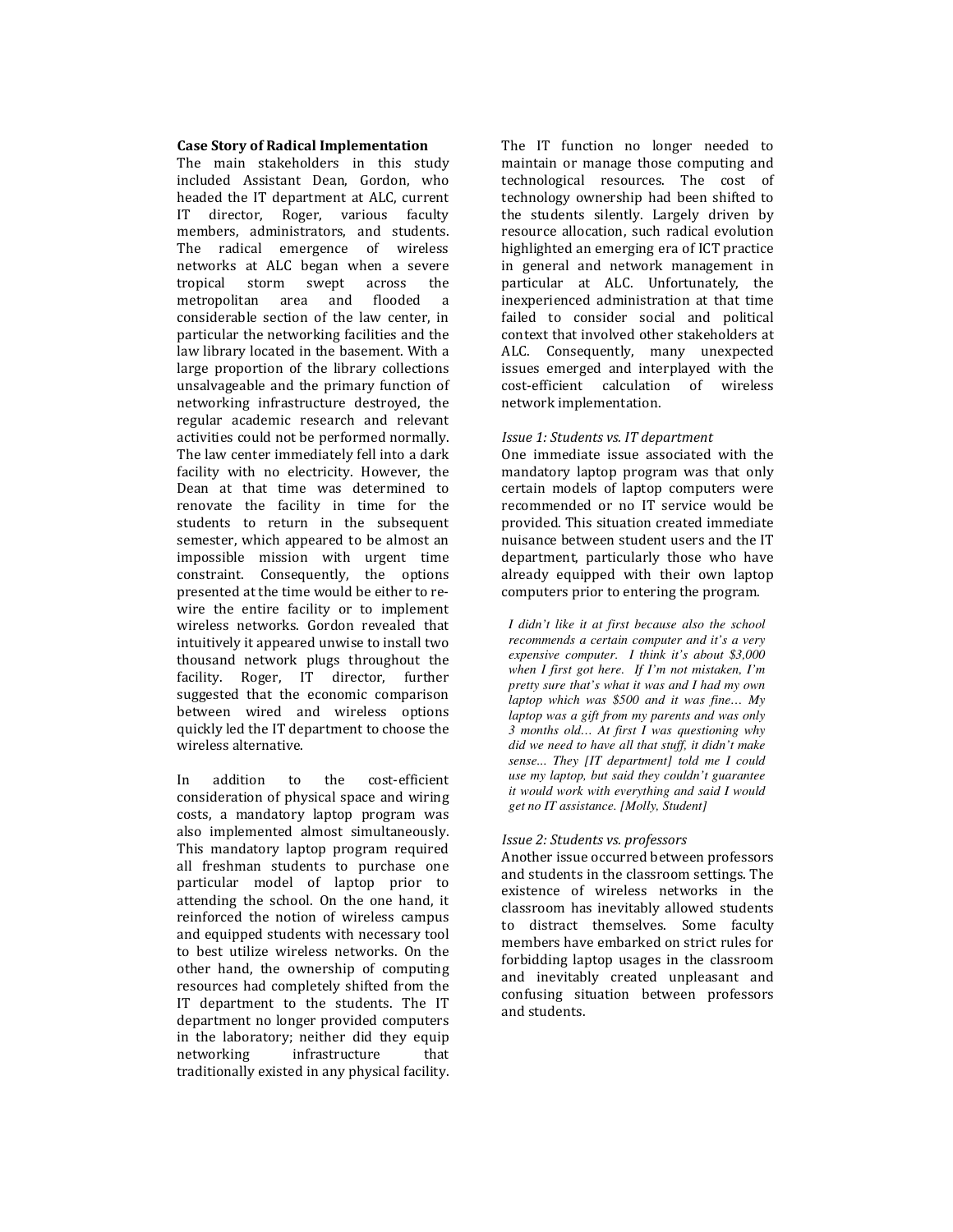*It's just a reality that we are gonna use computer and that they are very fast and very useful. I was also a little surprised though and at first it was irritating me, some professors, the first year, professors, two of my professors would not allow laptops in the class. So it was like we had a requirement and then we were told not to bring them, which felt like an irony, which was like unfair. [Michelle, Student]* 

#### Issue 3: Professors vs. IT staff

Another problem caused by the implementation of wireless networks took a huge twist between professors and administrators. Due to urgent decision making, the administration failed to involve faculty members in implementing wireless networks and mandatory laptop policy. It provided the underlying cause for controversy between professors and administrations as illustrated by Sean's message below.

*It's related to the controversy. One, it's an academic thing; the Dean shouldn't decide this on his own, he should have consulted more with the faculty. So there are some faculty who just think this was a bad process. [Sean, Associate Dean]* 

From a faculty member's perspective, it was bad enough to not be consulted with certain decision making that would affect his/her major academic activities, i.e. teaching in the classroom; it was worse not to be informed after the implementation of wireless networks has completed. When a professor discovered the existence of wireless networks and the distraction that it naturally created, his anger towards administration exploded as he perceived that his academic privacy and freedom was completely violated. He has since perceived the existence of wireless networks in the classroom a simple disaster and opposed to its development in any means possible including public speech to the central IT department and the entire law faculty email list.

No faculty was made aware of this during the first 6 weeks of class. When I found out, I published it and then the Dean admitted… I was mad as hell at the administration. The administration was determined to make me conform to what she viewed as a desirable classroom asset and she wasn't at all worried about the students' attention… I

don't know what other people are doing actually in those classes but in my class the computer was simply a disaster. [Jarek, Professor]

# Issue 4: Professors vs. professors

As the implementation evolved over time, conflicting viewpoints continued to battle at the law center. The first group of professors was fully aware of negative situations in the classroom but chose to neglect the problem. Their philosophy largely stemmed from the independence and freedom strongly rooted in the academic environment. This group of professors perceived that students should assume responsibility for their own actions and in turn that the professors should not engage in classroom control activities. Janice, for example, taught at the law center for over thirty years and observed much negative distraction recurring in the classroom. She, however, never made attempt to instruct how students should use (or not use) their laptops in the classrooms. As such, Janice's style was a completely independent, self-controlled approach. To her, the wireless networks might be literally nonexistent.

*It's quite clear, unless they think they need to listen because there's something they don't understand, or they are going to get called on, or there is a problem set to work through, they are off doing their own thing. But I assume if they weren't doing that they'd be daydreaming. I don't think it's particularly a good thing. It hasn't stopped me from teaching the way I teach. I'm not going to go and patrol the classroom and go up and down the rows. The students who are interested are going to get good grades and pay attention and those who don't aren't. [Janice, Professor]* 

The other group of professors was so frustrated with student activities in the classroom that they adopted a radical approach to terminate the network access and laptop usage altogether. Jarek, for example, made several attempts to express his concerns and frustration to the administration in vain. Having received several teaching excellence awards over decades, Jarek considered the existence of wireless networks in the classroom a technology monster and be removed permanently at once. He even wrote an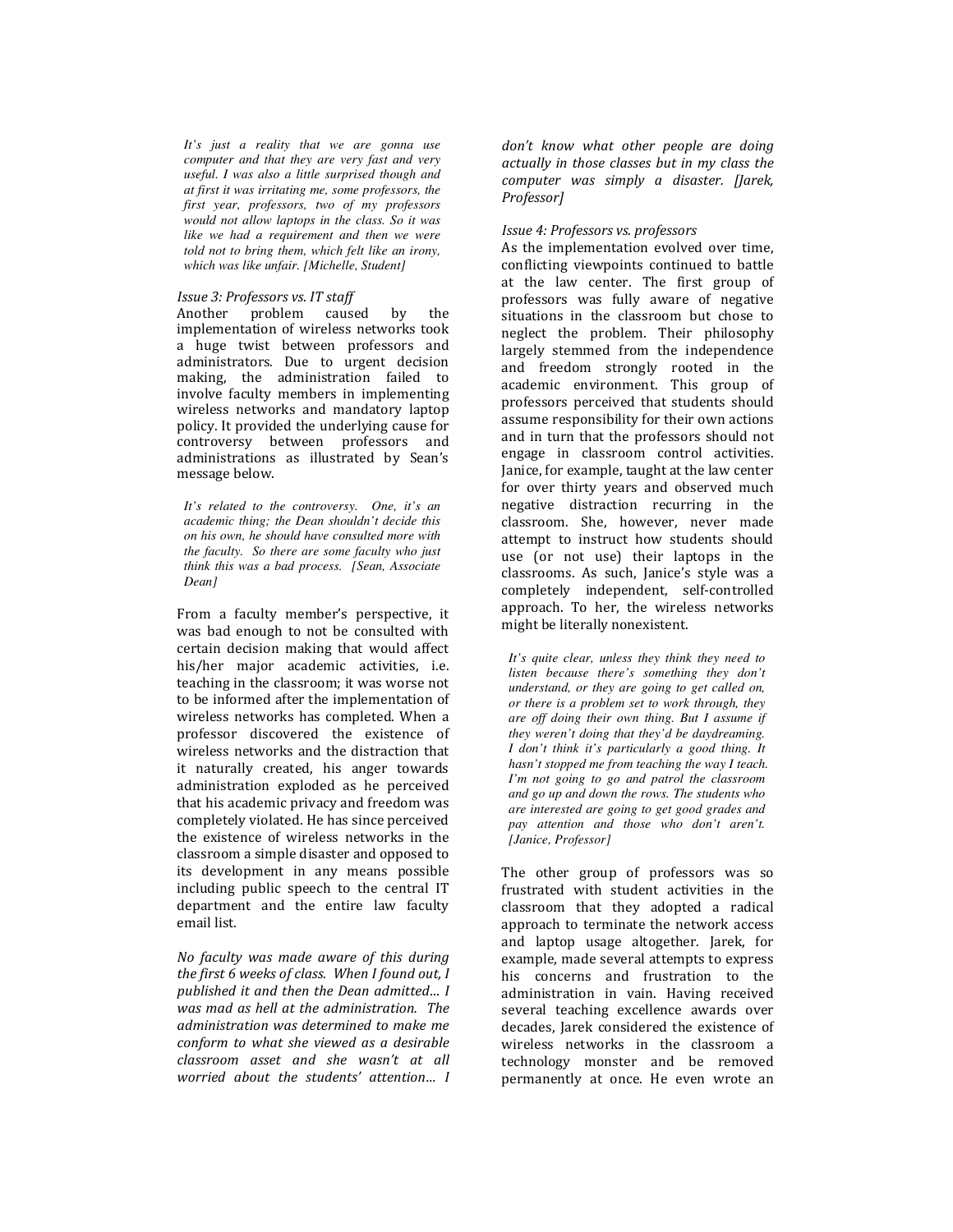article and presented it to the central IT department and other academic units on campus. After the first year of unsuccessful attempt to discourage students using the Internet in classroom, Jarek performed a legendary action that was widely known among ALC professors.

*After that first year, it was a disastrous year in which I tried to get students to stay off the Internet. In desperation I got a ladder and unplugged the classroom system and was told by an unsympathetic administration I couldn't do that. I did it nevertheless after a week or two trying to make a point with the class and finally after I felt I'd made my point, I went on with the semester and the year and it was a disastrous teaching year. [Jarek]* 

The radical approach adopted by one group of professors such as Jarek created two issues in the law center: one with students and the other with other faculty members. With the students, their approach contradicted with the mandatory laptop requirement practiced in the law center as described earlier. With faculty members, Jarek's persistent advocacy of removing wireless networks from classrooms continued to create conflicts between him and the administrators and the IT department. The attention was drawn to not just technology issues but also political issues among faculty members. Since faculty members at the law center exhibited various reactions toward wireless networks and Internet activities in the classrooms, not every faculty member embraced Jarek's radical approach. Eventually, Jarek's approach and persistent arguments with the administrations created incompatible attitude from some other faculty members who would simply consider Jarek a complete distraction on his own. Janice, for example, rolled her eyes when she revealed the message below.

*In the beginning everyone accepted it and then some professors realised some students weren't paying attention. They were just doing all kinds of things so Jarek is famous for getting a ladder and unplugging things and making a huge fuss and then barraging the Dean with, "This is your fault. How could you have done such a stupid thing?" endlessly over the next 4, 5 years. He sent e-mails to all the faculty to barrage the Dean and making life difficult for everyone because he's unhappy… Don't talk to me about Jarek. [Janice]* 

# Analytical Reflections

In reflecting our first research question, "How does wireless network implementation change an organization's business practice," ALC's experiences clearly demonstrated the cost efficiency of wireless networks. First, it allowed an immediate replacement of previous wired network infrastructure within an urgent timeframe. ALC then quickly changed its network services from regular wired laboratories to a campus wide wireless network. The time saved for network implementation and the cost precluded for infrastructure ownership evidently achieved the cost efficiency of wireless networks planned. In addition, the implementation of wireless networks further enabled a mandatory laptop program that completely changed ALC's IT practice and business policy. It would become a common practice for students at ALC to bring laptops to classrooms and utilize wireless networks and Internet activities ubiquitously. Whether this radical change was positive, wireless network implementation has evidently revolutionized ALC's operations.

In reflecting our second research question, "How the cost-efficiency of wireless networks is reshaped by the social context in which they are implemented," ALC's story represented an interesting case where various stakeholders perceived and reacted toward this newly implemented technology differently. Many unexpected issues occurred in ALC's social and political context and in turn compromised the cost efficiency of wireless networks that was highly anticipated. Students immediately disagreed with ALC's new IT policy and predictably requested changes of the mandatory laptop requirement. Professors were not thrilled to observe constant distraction created by wireless networks in classrooms and subsequently conflicted with the administration and students. Intangible cost hidden behind these reactions naturally emerged and spoiled the cost-efficient benefit of wireless networks. As these reactions toward wireless networks continued to reshape its implementation results, frustration grew in other stakeholders such as different groups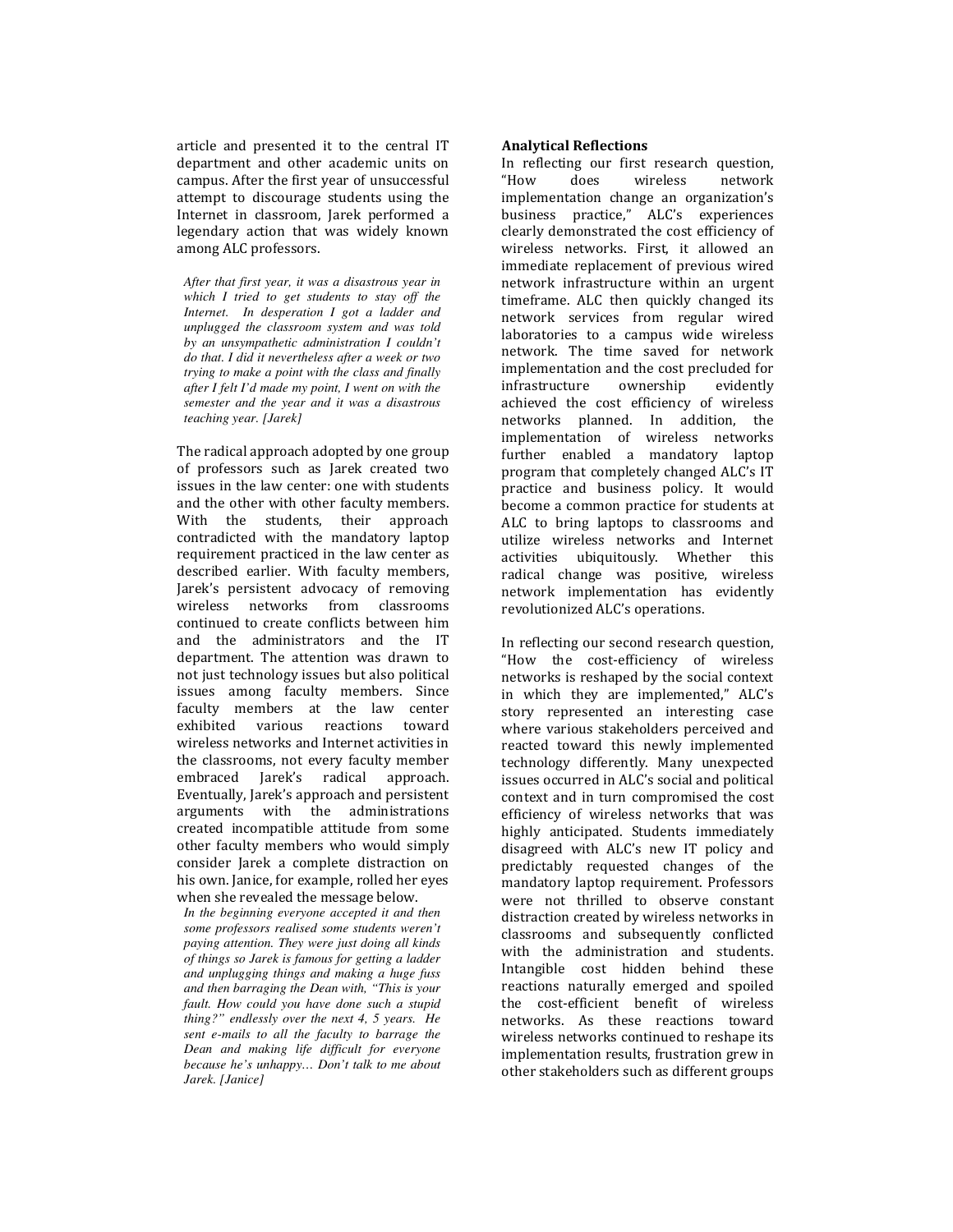of professors and IT department. Much hidden clash among different groups of stakeholders became apparent and ALC's academic routines and organizational culture were profoundly reshaped.

# Implications

Cost efficiency vs. politics: ALC's story illustrated that the cost efficiency of emerging ICTs in general and wireless networks in particular was rather evident. The project duration of wireless network implementation was substantially shorter and less complicated than that of wired ones. In terms of disaster management as occurred to ALC, wireless network implementation thus appeared a more logical solution than a wired project. However, to achieve its full potential, a clear understanding of social and political contexts in organizations is as significant as the technology efficiency itself. As in the case of ALC, when students refused to support a newly implemented policy (i.e. the mandatory laptop program) or professors opposed to the existence of wireless networks in classrooms, the planned cost efficiency of wireless networks could be substantially compromised by these stakeholders' complicated, unexpected reactions.

Radical changes vs. knowledge domain: as illustrated in the case of ALC, radical changes in organizations often created revolutionary effects and fundamentally altered an organization's operations. By the same token, it might also require more careful project plan to gain user support, particularly when knowledge professionals were involved. Despite its logical solution to a natural disaster, the radical implementation of wireless networks at ALC could have been more successful if the administration have had first communicated with stakeholders, i.e. professors and students, involved. In doing so, the administration or IT department could smooth out undesirable resistance from stakeholders such as Jarek who was clearly shocked by sudden appearance of wireless networks in classrooms. In addition, top management should not neglect or underestimate knowledge workers' professional domains. At ALC,

such domains were most apparent in professors' teaching integrity in classroom settings and academic autonomy else where. In the academic setting, these domains should even be taken more seriously because professors' intellectual freedom is commonly respected, informally sanctioned or even highly protected by higher educational systems. The hidden consequences caused by failing to acknowledge, if not appreciate, intellectual integrity and academic autonomy might significantly outweigh the cost efficiency of an emerging technology.

Wireless vs. wired solutions: another implication illustrated by ALC's story is derived from the radical disappearance of wired infrastructure that was completely replaced by wireless networks. Since all these events occurred over a summer break, organizational members, mainly students and professors, were left with no other alternative than wireless networks when a new semester resumed. The exiting members such as staff and professors were not made aware of the existence of wireless networks let alone trained to understand or appreciate its cost efficiency. From a technology standpoint, wireless networks might have been better as a supplement instead of a replacement of the existing wired infrastructure. In ALC's case, although wireless network was a cost efficient solution to a nature disaster, its technical capacity, for instance data transmission rate and bandwidth, was not parallel to that of a wired network. As such, it might not be a wise decision to completely remove the existing wired infrastructure. If an organization desires to do so as in the case of ALC, it is recommended that the project plan be carried out through incremental phases; the complete removal of existing wired infrastructure should wait until intended users have adjusted to technological changes and the technical capacity of wireless networks has been mature enough to serve a large number of organizational users.

Emerging wireless world: although the case of ALC was specifically situated in the academic setting, it reinforced the notion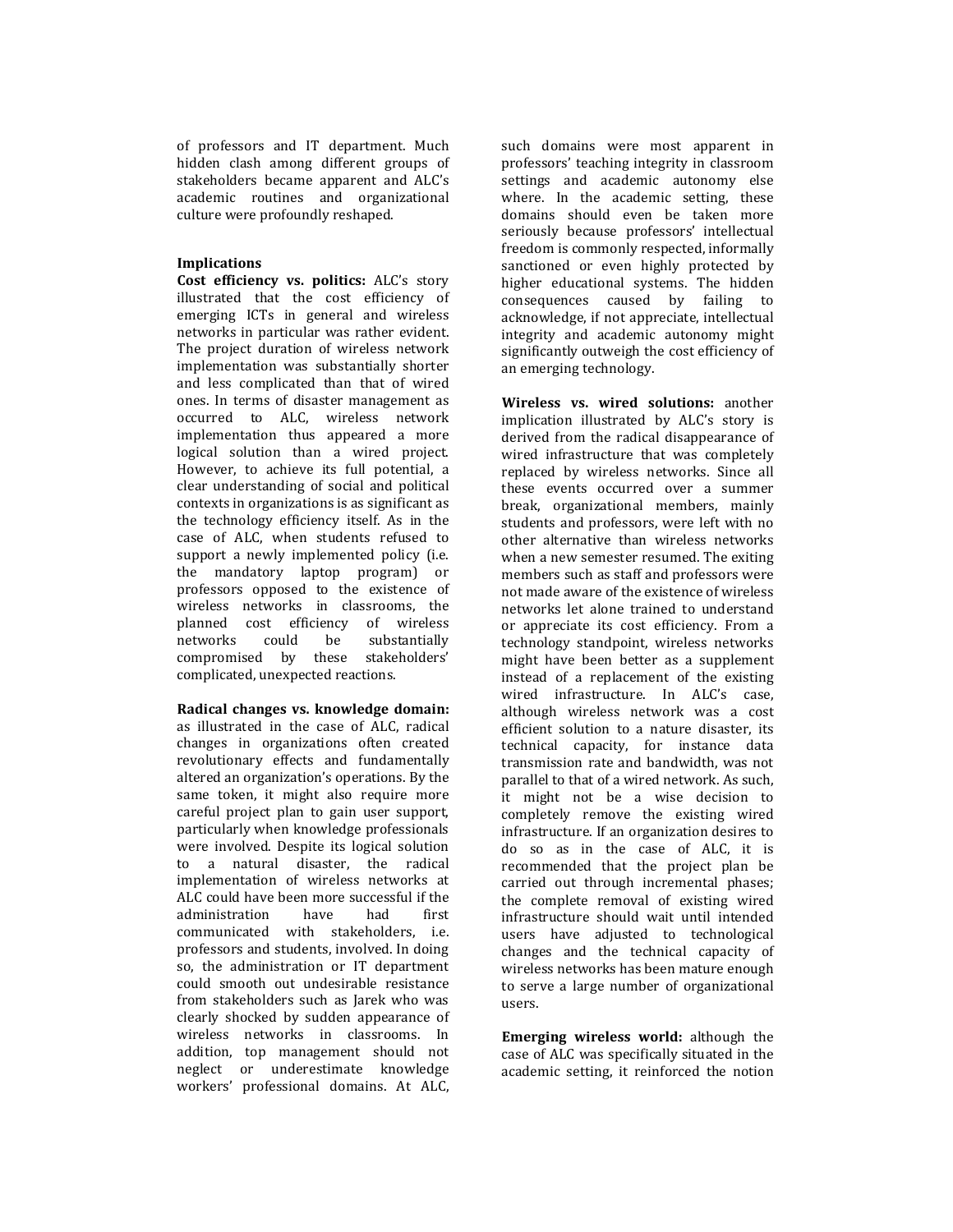that wireless networks have permeated contemporary higher education institutions in particular, and society and the business world in general. In other words, educators and business managers are increasingly facing a multitasking, social networking generation who grows up online and demands constant interaction and connection via the Internet as shown in the case of ALC. Professors whose classroom integrity was traditionally respected might no longer be able to enjoy conventional academic autonomy as they inevitably face technological challenges and cultural changes in the teaching and learning process. How this emerging generation's technological demands interact with traditionally well protected academic autonomy and how they shape and reshape the teaching and learning process and results might provide some interesting opportunities for future research endeavors.

# Concluding Remarks

While qualitative research in general and a single case study in particular limits general understanding of issues<br>investigated, the in-depth narrative investigated, the in-depth narrative analysis can help unveil subtle issues<br>hidden behind the cost-efficient the cost-efficient assumption of ICT and wireless networks. Although IT managers and researchers might gain different insights from the story narrated and the case analyzed, a common remark could be made that socially and politically sensitive ICT management and wireless network implementation appears necessary. A traditionally practiced topdown implementation approach might also need to be reconsidered since it often creates critical issues that undermine the objectives of IT projects. As ICT permeates society and wireless networks penetrates all knowledge domains, a new generation of college students and IT professionals who enjoy multitasking and social networking is rapidly emerging to change academic settings and the business world. More research endeavor to understand how to manage these technological and societal changes requires urgent attention.

# References

- Anonymous (2007a) The Hidden Revolution (Cover Story). Economist. Economist Newspaper Limited.
- Anonymous (2007b) A World of Connections (Cover Story). Economist. Economist Newspaper Limited.
- Bruner, J. (2002) Making Stories: Law, Literature, Life, New York, Farrar, Straus and Giroux.
- Buhalis, D. & Deimezi, O. (2004) E-Tourism Developments in Greece: Information Communication Technologies Adoption for the Strategic Management of the Greek Tourism Industry. Tourism & Hospitality Research, 5, 103-130.
- Campbell, S. W. & Russo, T. C. (2003) The Social Construction of Mobile Telephony: An Application of the Social Influence Model to Perceptions and Uses of Mobile Phones within Personal Communication Networks. Communication Monographs, 70, 317-334.
- Casademont, J., Lopez-Aguilera, E., Paradells, J., Rojas, A., Calveras, A., Barceló, F. & Cotrina, J. (2004) Wireless Technology Applied to GIS. Computers & Geosciences, 30, 671-682.
- Chen, W. & Hirschheim, R. (2004) A Paradigmatic and Methodological Examination of Information Systems Research from 1991 to 2001. Information Systems Journal, 14, 197-235.
- Dehning, B., Richardson, V. J. & Zmud, R. W. (2003) The Value Relevance of Announcements of Transformational Information Technology Investments. MIS Quarterly, 27, 637-656.
- Dyer, W. G. & Wilkins, A. L. (1991) Better Stories, Not Better Constructs, to Generate Better Theory: A Rejoinder to Eisenhardt. Academy of Management Review, 16, 613-619.
- Eisenhardt, K. M. (1989) Building Theories from Case Study Research. Academy of Management Review, 14, 532-550.
- Finn, S., Maher, J. K. & Forster, J. (2006) Indicators of Information and Communication Technology Adoption in the Nonprofit Sector: Changes between 2000 and 2004. Nonprofit Management & Leadership, 16, 277-295.
- Fiser, D. (2004) Wireless Technology Empowers Physicians. Health Management Technology.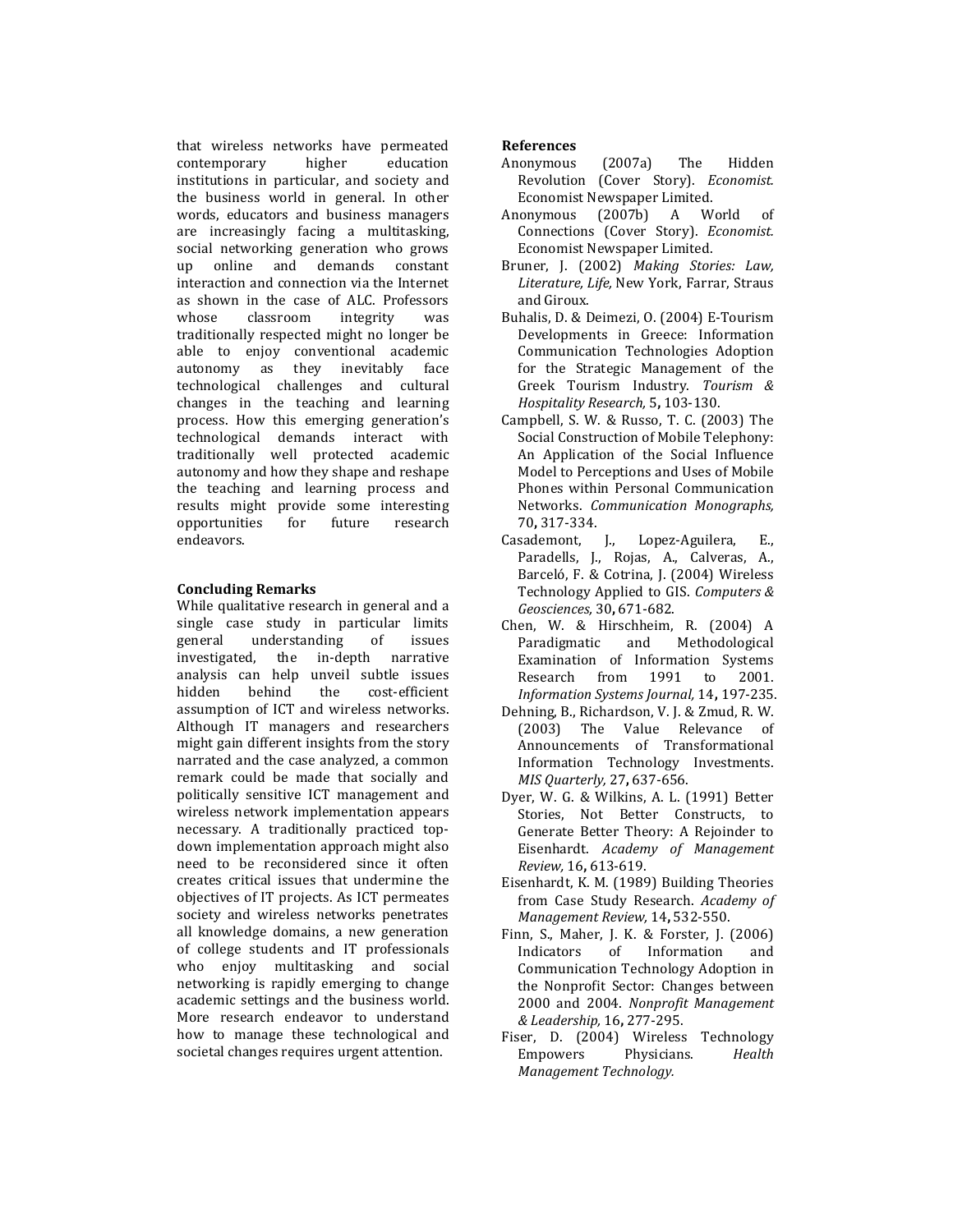- Gargeya, V. B. & Brady, C. (2005) Success and Failure Factors of Adopting Sap in Erp System Implementation. Business Process Management Journal, 11, 501- 516.
- Ghosh, A. K. & Swaminatha, T. M. (2001) Software Security and Privacy Risks in Mobile E-Commerce. Communications of the ACM, 44, 51-57.
- Giaglis, G. M., Minis, I., Tatarakis, A. & Zeimpekis, V. (2004) Minimizing Logistics Risk through Real-Time Vehicle Routing and Mobile Technologies. International Journal of Physical Distribution & Logistics Management, 34, 749-764.
- Gummesson, E. (1991) Case Study Research. Qualitative Methods in Management Research. London, Sage.
- Hitt, L. M. & Brynjolfsson, E. (1996) Productivity, Business Profitability, and Consumer Surplus: Three Different Measures of Information Technology Value. MIS Quarterly, 20, 121.
- Hollenstein, H. (2004) Determinants of the Adoption of Information and Communication Technologies (ICT): An Empirical Analysis Based on Firm-Level Data for the Swiss Business Sector. Structural Change & Economic Dynamics, 15, 315-342.
- Hong, S.-J. & Tam, K. Y. (2006) Understanding the Adoption of Multipurpose Information Appliances: The Case of Mobile Data Services. Information Systems Research, 17, 162- 179.
- Jarvenpaa, S. L. & Lang, K. R. (2005) Managing the Paradoxes of Mobile Technology. Information Systems Management, 22, 7-23.
- Konstadakopulos, D. (2005) From Public Loudspeakers to the Internet: The Adoption of Information and Communication Technologies (ICTs) by Small-Enterprise Clusters in Vietnam. Information Technologies & International Development, 2, 21-39.
- Lee, Y. E. & Benbasat, I. (2003) Interface Design for Mobile Commerce. Communications of the ACM, 46, 49-52.
- Liu, T. C., Wong, H. Y., Liang, J. K., Chan, T. W., Ko, H. W. & Yang, J. C. (2003) Wireless and Mobile Technologies to Enhance Teaching and Learning. Journal

of Computer Assisted Learning, 19, 371- 382.

- Lucas, H. C., Swanson, E. B. & Zmud, R. W. (2007) Implementation, Innovation, and Related Themes over the Years in Information Systems Research. Journal of the Association for Information Systems, 8, 206-210.
- Markus, M. L. (1981) Implementation Politics: Top Management Support and User Involvement. Systems, Objectives, Solutions, 1, 203-215.
- Markus, M. L. (1983) Power, Politics, and MIS Implementation. Communications of the ACM, 26, 430-444.
- Meso, P., Musa, P. & Mbarika, V. (2005) Towards a Model of Consumer Use of Mobile Information and Communication Technology in LDCS: The Case of Sub-Saharan Africa. Information Systems Journal, 15, 119-146.
- Monk, A., Carroll, J., Parker, S. & Blythe, M. (2004) Why Are Mobile Phones Annoying? Behaviour & Information Technology, 23, 33-41.
- Mukhopadhyay, T., Kekre, S. & Kalathur, S. (1995) Business Values of Information Technology: A Study of Electronic Data Interchange. MIS Quarterly, 19, 137-155.
- Myers, M. D. (1994) A Disaster for Everyone to See: An Interpretive Analysis of a Failed Is Project. Accounting, Management and Information Technologies, 4, 185-201.
- Orlikowski, W. & Baroudi, J. J. (1991) Studying Information Technology in Organizations: Research Approaches and Assumptions. Information Systems Research, 2, 1-28.
- Orlikowski, W. J. (1993) Case Tools as Organizational Change: Investigating Incremental and Radical Changes in Systems Development. MIS Quarterly, 17, 309-340.
- Palen, L. (2002) Mobile Telephony in a Connected Life. Communications of the ACM, 45, 78-82.
- Puuronen, S. & Savolainen, V. (1997) Mobile Information Systems— Executives' View. Information Systems Journal, 7, 3-20.
- Scornavacca, E., Barnes, S. J. & Huff, S. L. (2006) Mobile Business Research, 2000- 2004: Emergence, Current Status, and